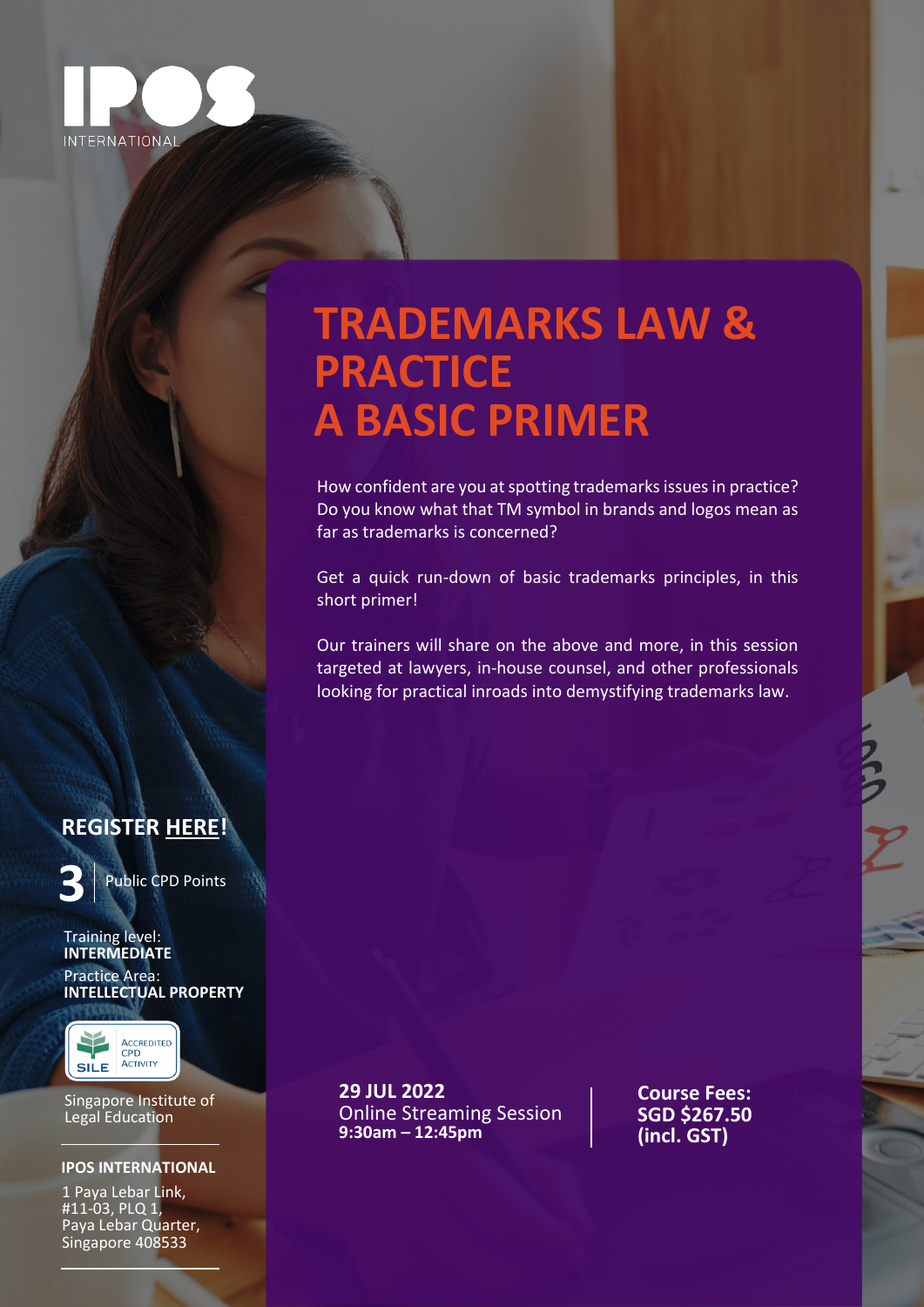The following professionals are highly encouraged to attend:

- Lawyers & In-House Counsels looking to learn more about IP and trademarks in particular
- Professionals who may have to deal with some IP matters at work
- Professionals who have a keen interest in this topic



## **WHAT YOU WILL LEARN**

**WHO SHOULD**

**ATTEND**

This primer will cover the basics of trade mark law in Singapore, the pitfalls which may arise, as well as provide a review of pertinent trade mark cases in Singapore that newcomers to trade mark law should get acquainted with.

Please note that this session is NOT recommended for practitioners and in-house counsel who are already well-versed in IP and trade mark issues.



## **SPEAKERS' PROFILE**



#### **MS SANDY WIDJAJA**

Senior Legal Counsel, Hearings & Mediation Department, IPOS

Prior to joining HMD in 2009, Sandy was working at a state department in Western Australia for two years after completion of her LL.M., dealing with legislation matters. Before embarking on her LL.M., Sandy was also with IPOS, at the Registry of Trade Marks, handling registration of trade marks and the implementation of the Madrid Protocol. Now that she is in HMD, she has come back full circle.

Sandy has spoken at various events and seminars, both international and national, including at the European Union Intellectual Property Office Intellectual Property ("IP") Case Law Conference 2020.

Sandy holds an LL.B. from the National University of Singapore and an LL.M. from the University of Western Australia.

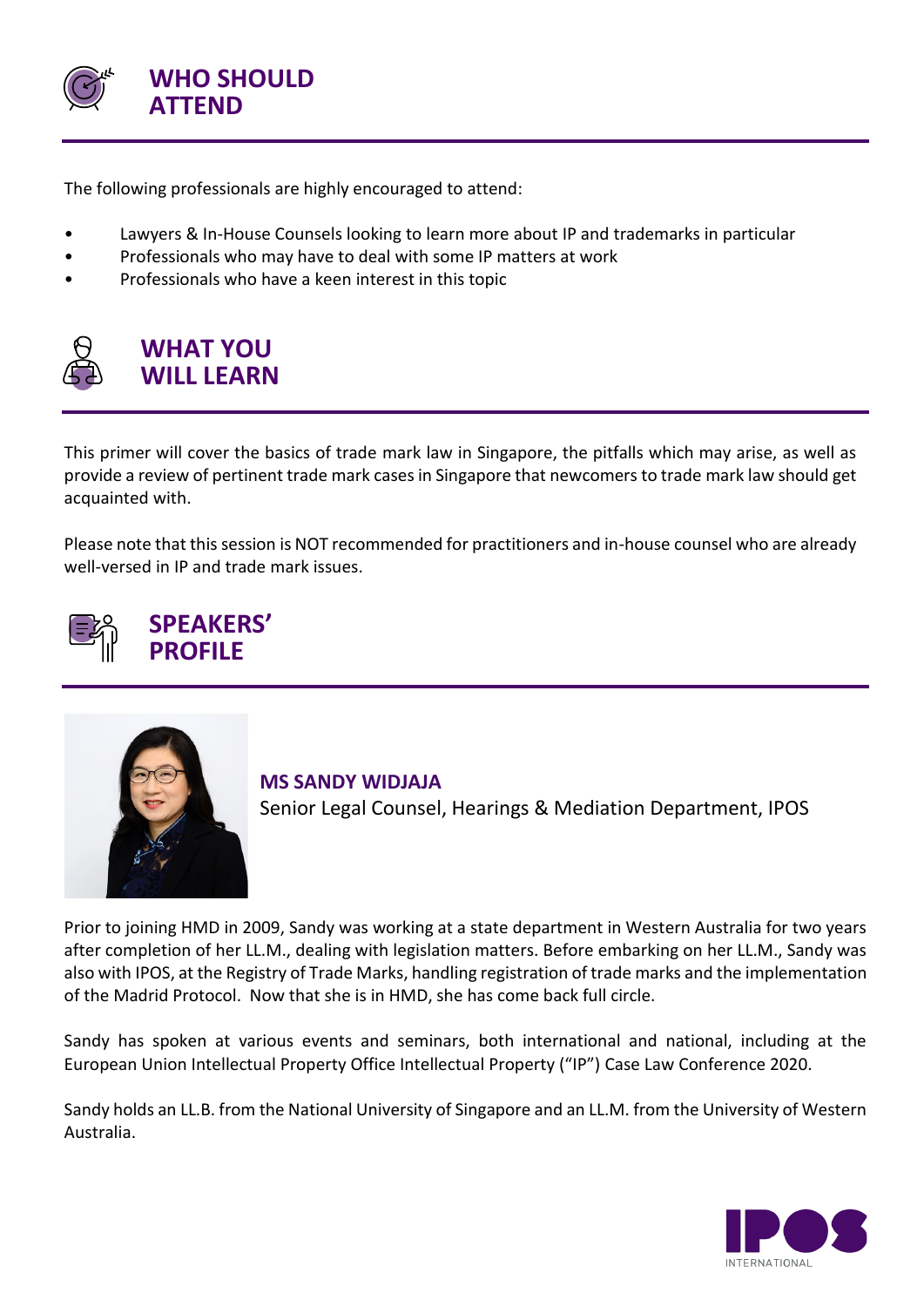

#### **PAUL MCCLELLAND Head of Legal, IPOS International**

Mr Paul McClelland specialises in intellectual property law and commercial dispute resolution. Before joining IPOS International Pte Ltd, Paul was sole corporate counsel for a well-known Singaporean brand, where he was responsible for a broad range of commercial matters, including worldwide trademark registrations and oppositions, management of external counsel, contract review, and training.

He has experience working in private practice for both Singapore and Scottish law firms. His practice focused on intellectual property and commercial arbitration.

He also taught commercial law, intellectual property and real estate law at a Scottish university.



#### **PROGRAMME STRUCTURE AND SCHEDULE**

| <b>Time</b>        | Topic(s) / Activity                                                                                                  | Speaker(s)         |
|--------------------|----------------------------------------------------------------------------------------------------------------------|--------------------|
| $9:30 - 11:00$ am  | Trade marks registration, proceedings before<br>the Tribunal and related practical considerations                    | Ms Sandy Widjaja   |
| $11.00 - 11:45$ am | <b>Pitfalls in Practice</b>                                                                                          |                    |
| $11:45 - 12:00$ pm | <b>Break</b>                                                                                                         |                    |
| $12:00 - 12:45$ pm | Enforcement and related practical<br>considerations<br>Focused Case Studies & Issue Spotting (and<br>$Q&A$ , if any) | Mr Paul McClelland |
| 12:45 pm           | End                                                                                                                  |                    |



#### **MS PEARLYN YAP**

 $\mathcal{N}_{\mathcal{S}}$ +65 6331 6567  $\blacktriangledown$ [pearlyn.yap@iposinternational.com](mailto:pearlyn.yap@iposinternational.com)